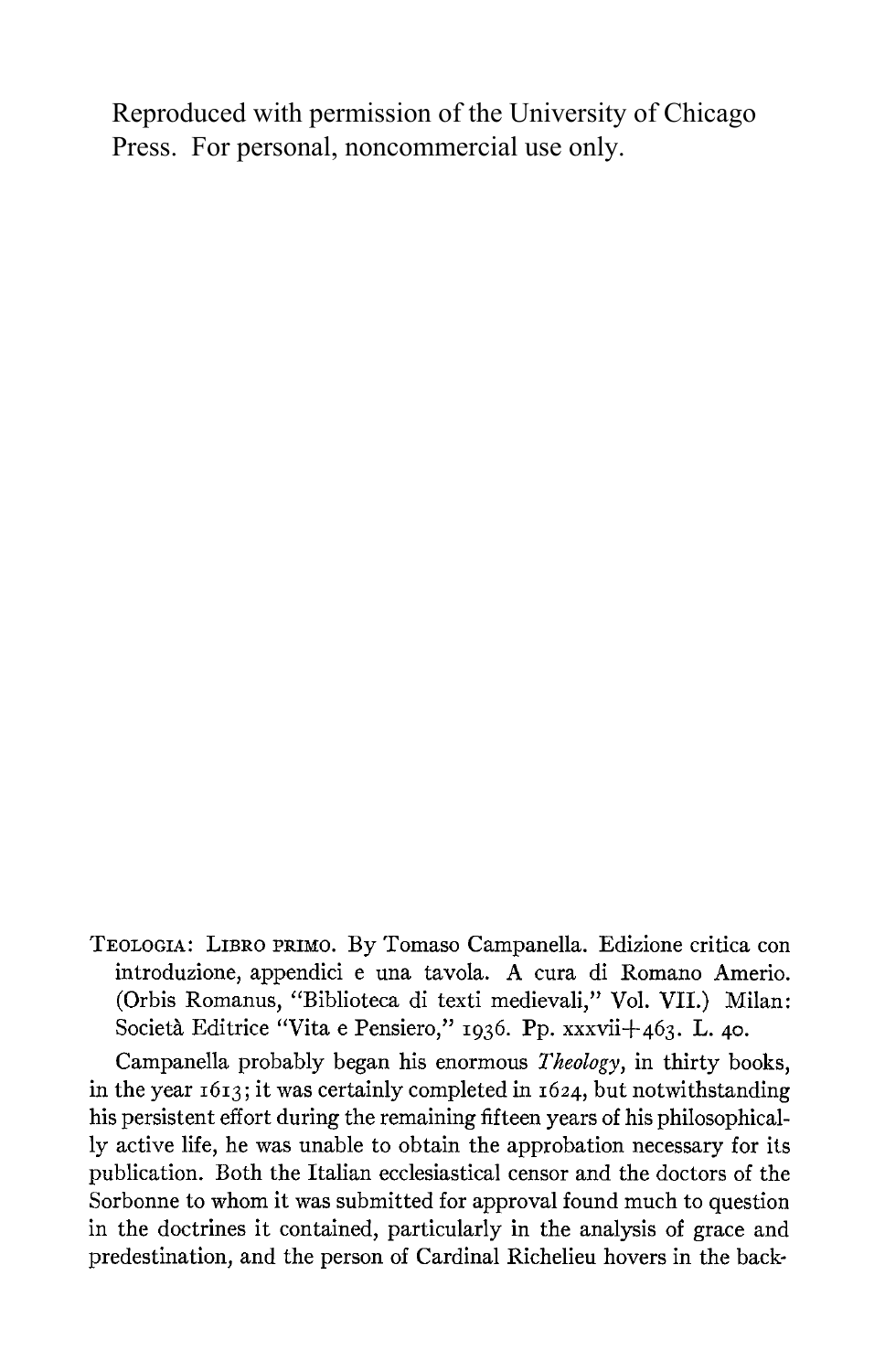**ground of political opposition to be explained by the circumstance that the analysis of the power of the pope and of councils was not in accord**  with the Gallican position. As a consequence, more than three hundred **years after its completion the first of the thirty books is now edited by Signor Amerio for the first time; it is the editor's plan to bring out the remaining twenty-nine books in seven more volumes. Signor Amerio disposed for his edition of two manuscripts. One, now at the Bibliotheque Nationale of Paris, is incomplete; two of the original six volumes survive, containing thirteen of the thirty books, Books VI-XV and XXI-XXIII; it is the better of the two manuscripts containing corrections and additions in the hand of Campanella. The other, preserved in the General Archive of the Dominican Order, is complete, but represents an early version of the work. The present volume consequently (with the exception of one long chapter-chap. xvii, composed of nine articles and extending from p. 3II to p. 450-which was transferred to a later book in the revision and therefore appears in the Paris manuscript) is based on a single manuscript.** 

**Book I of the Theology contains an examination of the nature of theology, its relation to metaphysics and other sciences, the presentation of proofs of the existence of God, and the criticism of the peripatetic proofs; and the examination of the nature of our knowledge of God, the attributes and actions properly predicated of him, and his relation to the world. Not of least interest to the modern reader is Campanella's statement in the Preface of the five reasons which induced him, notwithstanding his humility, to write this book after so many eminent Scholastic writers had treated of theology: first, the vast number of heresies, such as those which during the past hundred years had emanated from the teachings of John Wyclif, were unanticipated by earlier writers and unnoticed by modern Scholastics who were content to repeat their predecessors; second, the discovery of the New World and strange peoples as well as the extension of the knowledge of the heavens and stars after Copernicus had resulted in new knowledge of their creator and of heaven and hell; third, the discovery of new things and the reformation of the sciences had put at the disposition of theologians natural sciences much more in accord with the doctrines of the Fathers and the Holy Bible than the Aristotelian science to which the Scholastics were addicted (Campanella adds that he learned more about physics from the Bible than from innumerable books of philosophers or from his own observations); fourth, his own labors have been expended on, and his own books have been concerned with, not one science, but with all, and not with the tradition of one school, but with all,**